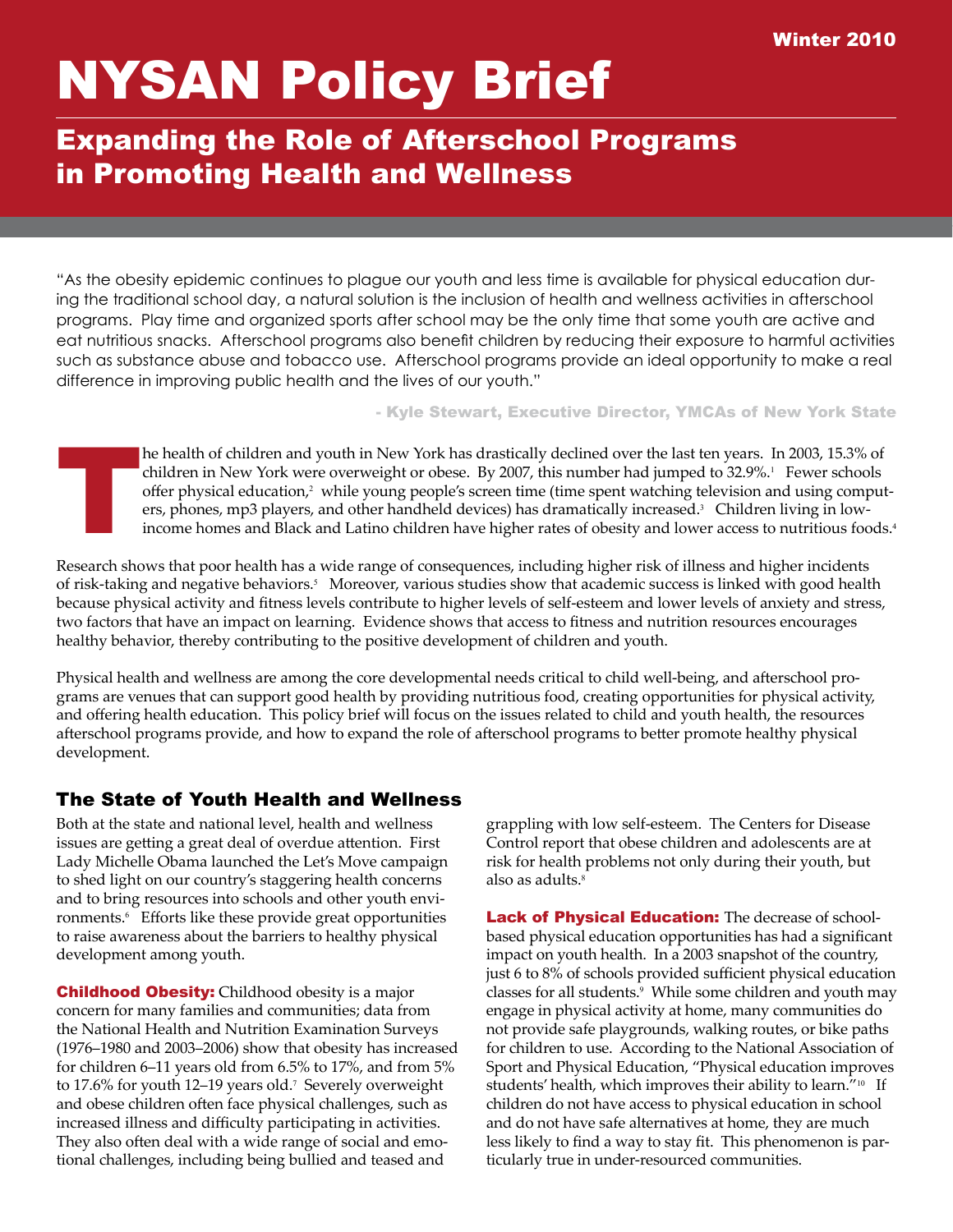Hunger and Malnutrition: In New York, 14.8% of children under the age of 18 experience food insecurity, defined as the lack of access to enough food to fully meet basic needs at all times because of insufficient financial resources. <sup>11</sup> Many young people rely primarily on the meals they get at school and in afterschool programs to meet their food needs. In addition to food insecurity, many youth are not in environments with access to fresh, healthy foods. Fast food is often less expensive than healthy groceries. New York's low-income urban and rural communities, in particular, lack access to supermarkets with fresh produce and other healthy foods. This can lead youth to eat unhealthy, pre-packaged, and highly processed food. For many lowincome households, hunger and obesity are linked; families rely on cheaper, calorie-dense foods to curb hunger. This hunger-obesity paradox often comes from a cycle of food deprivation and overeating in individuals. 12

Lack of Information About Health Risks: Risky

behaviors, including smoking, substance abuse, and unprotected sex, can often be delayed or prevented with access to information. Unfortunately, many young people do not have opportunities to learn about managing health risks from knowledgeable adults. Many schools have reduced or eliminated health education classes due to limited funding, which often provide children with their only opportunity to learn about proper nutrition, sexual health, and the dangers of tobacco, alcohol, and drugs.

# The Role of Afterschool Programs in Promoting Health and Wellness

Research has shown that afterschool programs improve youth health and wellness. For example, a 2005 study found that, in a sample taken from a primarily low-income community, children who became involved in afterschool programs were significantly less likely to be obese than non-participants, and were more accepted by their peers. 13 Afterschool programs provide a variety of activities and supports that lead to improved health, as evidenced below.

## Afterschool programs provide opportunities for physical activity.

Many afterschool programs include a variety of components, including academic support, enrichment activities, social events, and recreation. Programs often allow time for free play and organized sports, which may be the only time during the day that children are encouraged to be physically active. High-quality afterschool programs provide opportunities to be active for all youth, not just young people who participate in sports teams and clubs. These opportunities are especially important for children and youth with disabilities, as they may lead a more sedentary lifestyle than other youth and have fewer opportunities to be active in school and at home. 14

Licensed afterschool programs in New York are required to "make a sufficient quantity and variety of materials and play equipment available," including materials and equipment for physical and recreational development. <sup>15</sup> In addition, New York's afterschool quality framework and accredi-

tation requirements reflect this commitment to ensuring afterschool programs provide physical activities for youth by explicitly including them as an essential aspect of quality afterschool programming.<sup>16</sup>

#### Afterschool programs provide access to nutritious food.

Just as free and reduced-price meals are available during the school day, afterschool programs have access to subsidies to provide snacks and suppers to youth from low-income families. According to the Food Research Action Center (FRAC), "By the time children arrive at their afterschool program, lunch is a distant memory… they feel run down, their attention span shortens, their ability to learn diminishes, and they have difficulty fully participating in afterschool activities."<sup>17</sup> Children and youth may not know how to access food, or they may feel uncomfortable visiting a food pantry. However, afterschool programs provide food in an easy-to-access, non-threatening environment.

Afterschool providers have access to a system of support for providing nutritious food. The National School Lunch Program (NSLP) and the Child and Adult Care Food Program (CACFP) are federally-funded programs that provide support to afterschool providers offering snacks and suppers in programs. Summer programs can also access NSLP funds as well as additional federal funding through the Summer Food Service Program (SFSP), administered by the State Education Department.

CACFP is an uncapped entitlement program, administered by the Department of Health, from which afterschool providers can draw funds and was recently expanded to allow additional subsidies for youth aged 18 and under. CACFP funds for afterschool snacks and suppers may be used in areas where 50% of the local school population qualifies for free or reduced-price school meals and for meals that meet USDA and NYS CACFP nutritional standards. Afterschool programs can serve these meals anytime that school is out of session during the academic year. Reimbursement rates cover the cost of food, and currently stand at \$0.74 per snack and \$2.87 per supper.

#### Afterschool programs promote healthy behaviors and choices.

According to the Afterschool Alliance, afterschool programs provide positive alternatives to negative behaviors. 18 Children and youth in afterschool programs have access to adults who often serve as role models and mentors. Research finds that youth in afterschool programs are more likely to refrain from risky behaviors. <sup>19</sup> A national study conducted by YMCA of the USA found that teenagers who are unsupervised during the afterschool hours of 3:00 to 6:00p.m. are more likely to engage in risky behaviors than youth who are supervised by a parent or another adult or who are involved in structured activities during those hours. <sup>20</sup> These behaviors include substance use and abuse, sexual activity, and smoking, among others. In addition, youth who do not spend time in afterschool activities are 37% more likely to become teen parents than those who participate in afterschool programs.<sup>21</sup>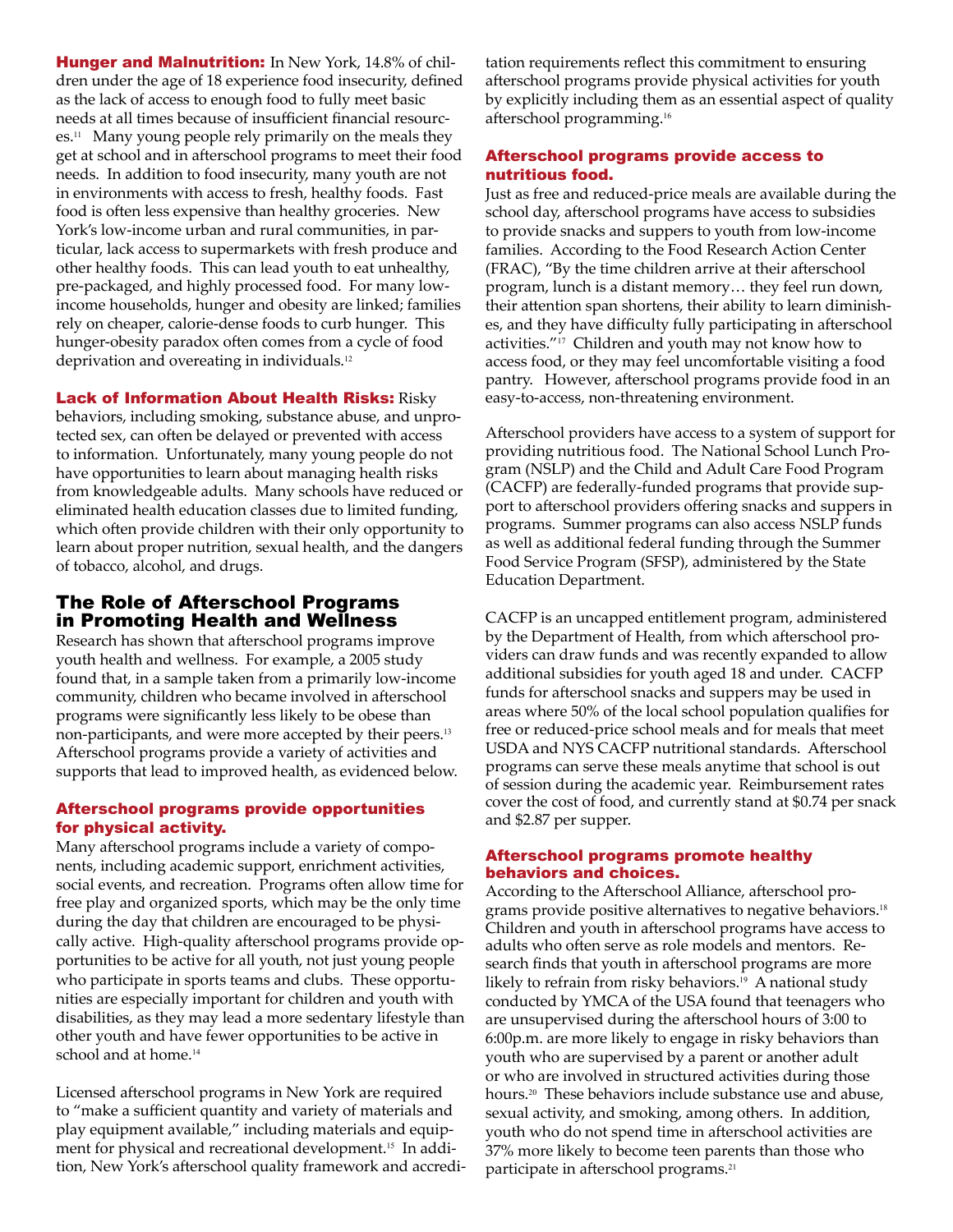# Programs and Initiatives that Promote Health and Wellness

There are hundreds of afterschool sites in New York that provide food, nutrition education, and / or physical activity. In addition, there are numerous sports and health organizations that offer stand-alone programs outside of school, including professional sports teams, national sports associations, and health clinics. The following list describes a few notable examples of afterschool and summer programs and initiatives that are making an impact on health and wellness among youth.

#### 4-H Choose Health Initiatives:

Choose Health at 4-H Camp: Teens Promoting Healthy Changes is a program led by Cornell Cooperative Extension that combines youth community action with promoting healthy lifestyles in camp settings. Using a 5-day curriculum and camp environment survey tool, teen Counselors-in-Training (CITs) assess camp food and activity environment, conduct investigations, and recommend changes to make healthy eating and active play easier choices for campers to make. In 2008 and 2009, over 200 CITs participated at seven of New York's 4-H summer camps. Based on CITs' recommendations, outcomes included less availability of sweetened drinks and candy and increased availability of vegetables. Camps also added more active options, such as dance and yoga classes. Plans are underway to expand this initiative to non 4-H camps.

Due to the success of this program, Cornell Cooperative Extension is launching the Choose Health Ambassadors initiative for afterschool programs. This initiative will train 4-H educators to work with teenagers, who will learn how to teach younger children a newly developed interactive nutrition curriculum that includes food preparation and active games. Afterschool programs are also encouraged to use a Cornell-developed self-assessment tool to reflect upon their practices and generate ideas for how to create healthier food and activity environments.

#### Building Healthy Communities (BHC):

Created in 2006 by The After-School Corporation (TASC), BHC is an afterschool service-learning initiative that empowers youth to understand the causes of childhood obesity and to create healthier lifestyles for themselves and their communities. Through BHC, participants learn about healthy eating and exercise, and examine health and obesity issues in their schools or neighborhoods. They then design and execute service projects to address the obesity epidemic. Participants keep food and exercise logs and encourage others in their schools and families to adopt healthy goals. Parents are invited to participate in service-learning projects, and receive caregivers' guides to healthy living. In the 2008-09 school year, 77% of participants demonstrated a change in behavior related to eating habits and physical activity, and 84% increased their civic engagement.

#### Go!Chefs and Go!Healthy Meals:

The Children's Aid Society (CAS) launched Go!Chefs, a hands-on cooking and nutrition education program for afterschool programs, in 2006. Go!Chefs introduces youth to the pleasures of preparing and enjoying nutritious food by providing basic cooking skills, teaching the importance of fruit and vegetable consumption, and developing conscious consumerism among participants. In 2008, CAS partnered with the NYC Department of Youth and Community Development to pilot a training and technical assistance project called Fun Food, Smart Food that brought the Go!Chefs curriculum into 12 Out-of-School time (OST) funded sites in New York City. CAS also operates Go!Healthy Meals, an early childhood and afterschool meal program that feeds 1,500 children each day. Recipes are made from scratch, use whole and fresh foods, and mirror the cultural diversity of the families CAS serves. The CAS food service staff attends regular trainings in nutrition and healthy cooking techniques.

These CAS programs are part of a community school model, an integrated and coordinated approach that provides healthy food, physical activity, health education, and health care, along with afterschool and family services.

#### New York State Action for Healthy Kids (NYS AFHK):

NYS AFHK is a statewide group that works collaboratively with the national Action for Healthy Kids to improve children's nutrition, physical education, and physical activity based on a best practice coordinated school health approach. The coordinated approach includes eight domains, including health education, physical education, health services, nutrition services, counseling and psychological services, healthy school environment development, health promotion among staff, and family and community involvement. NYS AFHK serves as a major resource for schools, districts, afterschool programs, and other community-based organizations to develop, implement, and assess effective wellness policies.

#### YMCAs of New York State:

The YMCAs have a rich history of providing health and wellness programs to youth in afterschool settings. YMCAs care for over 500,000 children and youth each year in over 120 facilities statewide. These programs include over 1,600 health and wellness programs, 800 sports leagues, and 800 aquatics programs. The YMCAs provide a strong physical and programmatic infrastructure throughout the state that promotes healthy living and physical activity among young people of all ages.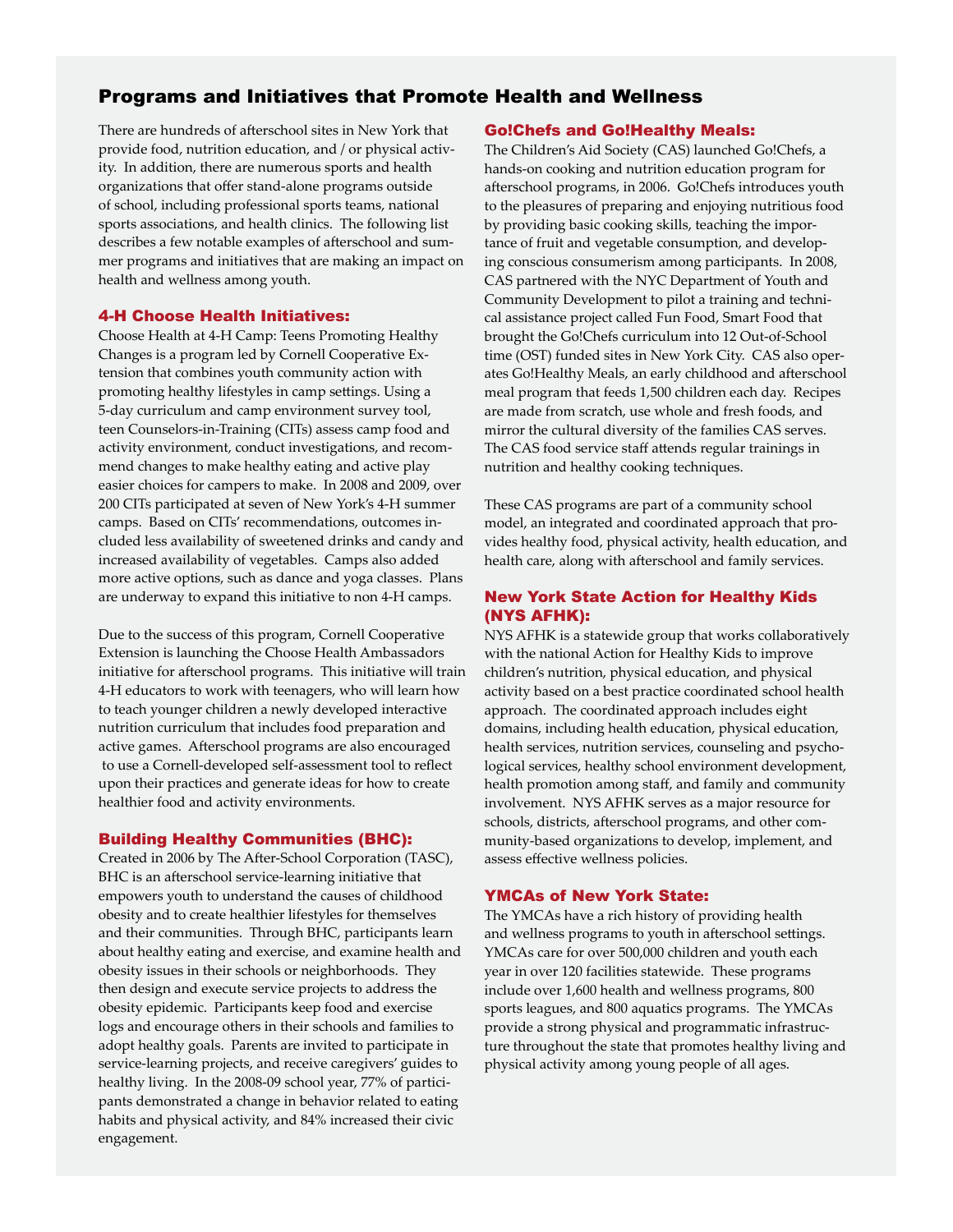# Policy Recommendations

Policymakers can have a tremendous impact on expanding the role of afterschool in promoting health and wellness. Not only will the policy recommendations below make an impact on children, youth, and families, but they are an investment in our economic future. A 2008 report from the NYS Office of the Comptroller asserts that we face fiscal fallout from allowing poor health to become the norm. According to the report, "…one in four New Yorkers under the age of 18… is obese. This childhood obesity crisis, in turn, is fueling a health care cost crisis, with an estimated annual \$242 million in medical costs attributed to these children."<sup>22</sup> Preventive action can minimize this threat to New York's economy, paving the way for future generations to live healthier lives and saving the State significant resources.

#### Include nutrition and physical activity recommendations in afterschool regulations and public funding programs.

New York's main sources of public afterschool funds are the Advantage After School Program, administered by the Office of Children and Family Services, and 21st Century Community Learning Centers, administered by the State Education Department. If these funding streams offered nutrition and physical activity recommendations for the design of their funded programs, the State could encourage hundreds of afterschool sites serving thousands of children to offer physical activities and nutritious food, where applicable. Harvard Medical School compiled recommended program parameters, such as allotting 60 minutes of physical activity daily, serving reduced fat milk, and offering nutrition education. These kinds of existing, evidence-based recommendations can serve as the foundation for New York's regulatory and public funding framework. 23

#### Facilitate joint-use agreements.

The Robert Wood Johnson Foundation recommends that public officials facilitate the creation of joint-use agreements between schools and communities to maximize use of existing resources. Effective joint-use agreements allow young people to use school grounds during non-school hours and expand the number of safe spaces available for physical activity in neighborhoods. <sup>24</sup> These agreements would allow afterschool programs to access additional space for sports and other recreational opportunities.

#### Encourage public and private health insurance programs to contribute to or reimburse the cost of afterschool health and wellness activities.

New York State policymakers can support the allowance of afterschool program participation as a reimbursable health care activity. Doctors often prescribe nutrition counseling or physical activity for overweight and obese children; afterschool programs that agree to offer these services using evidence-based practices for a specified duration of time should be reimbursed. This would allow parents to receive funds to cover afterschool program fees and for no-fee programs to directly receive funds from health maintenance organizations (HMOs) or through Medicaid. A similar program is currently being conceptualized in Wisconsin.

#### Support afterschool-based health centers and referral systems.

By placing health centers in an accessible location where families are already engaged in an afterschool program, more children and youth are likely to receive health services. Afterschool programs are well-positioned to provide culturally competent health services that are responsive to the needs of participants because they have regular interaction with families in their communities. An alternative option is to co-locate afterschool programs with referral services, which can support family access to food, insurance options, and medical and dental care. For example, an expansion of the Nutrition Outreach and Education Program (NOEP), run by the Nutrition Consortium of NYS, could allow community-based afterschool providers to receive contracts to conduct outreach and increase participation in federal nutrition assistance and other support programs. 25

## Support further partnership between the Department of Health, Office of Children and Family Services, and State Education Department to promote health in afterschool programs.

Existing collaborations, including the NYS Youth Development Team and Act 4 Youth, have been effective forums for information-sharing between State agencies and non-agency stakeholders. However, additional investments in partnerships specifically aimed at supporting afterschool providers can expand access to existing resources and encourage more afterschool providers to offer health and wellness-focused activities.

#### Expand the Healthy Kids, Healthy New York initiative.

Upon receiving a grant from the National Governor's Association, the State created the Healthy Kids, Healthy New York afterschool toolkit and self-assessment tool to help afterschool programs to examine their practices and create healthier environments. At least one hundred programs have used these resources, but hundreds more can benefit from them. This initiative can be expanded using the Nutrition and Physical Activity Self-Assessment for Child Care (NAP SACC) early care model, which provides a structure for self-assessment as well as action planning, staff development, and evaluation.

#### Promote quality standards to ensure programs are offering health and wellness supports.

High-quality afterschool programs are expected to offer nutritious food options and opportunities for physical activity. By promoting quality standards through use of the NYSAN Program Quality Framework and Self-Assessment Tool, engaging in the AfterSchool Works! New York program accreditation process, and other afterschool quality initiatives, providers will be further inclined to meet standards related to health and wellness.